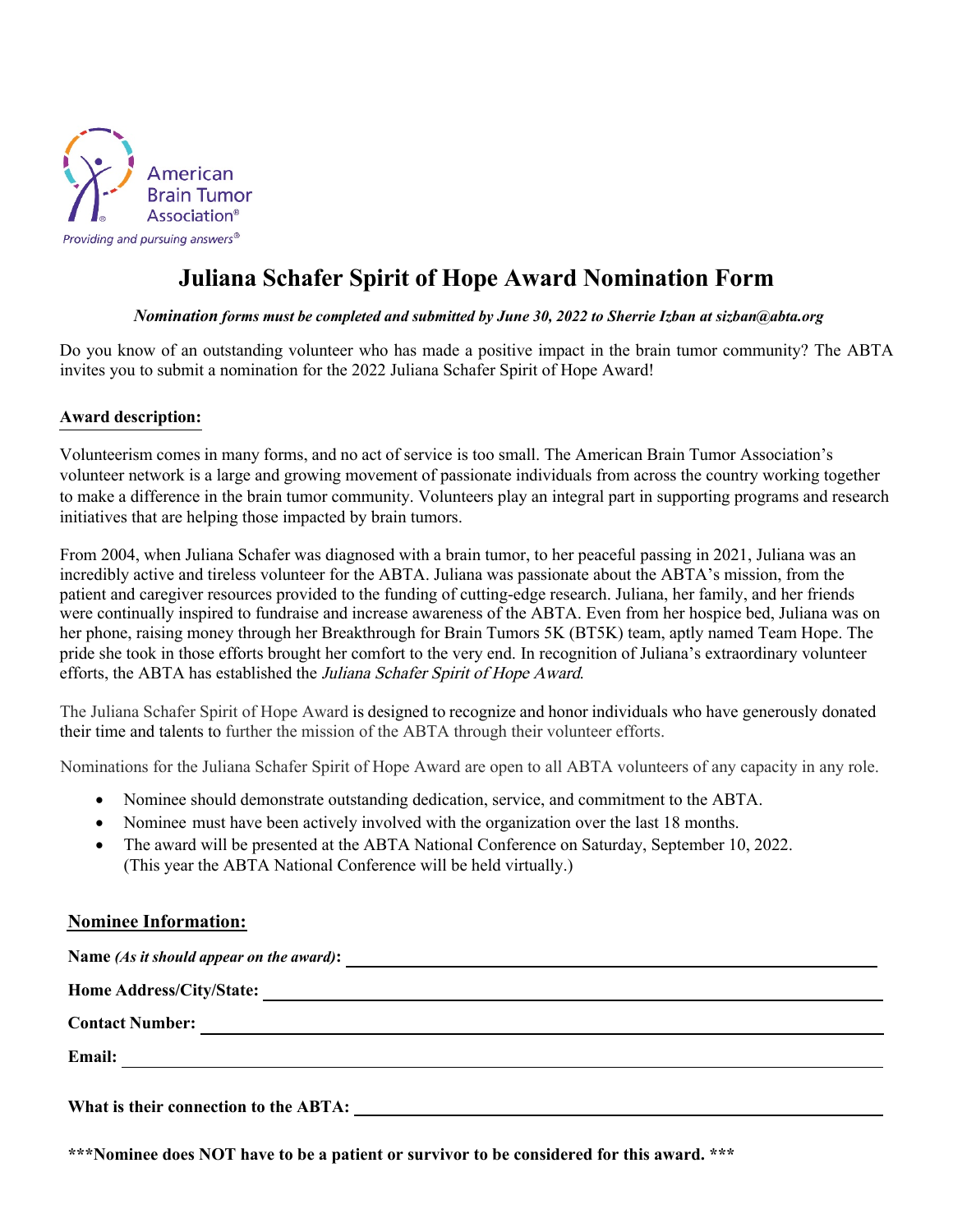**Please describe the nominee's act(s) of volunteerism and how their service has made a difference in the brain tumor community, including any major achievement and/or outcome the nominee has accomplished because of their volunteerism:** *(please include all the ways this volunteer has been involved with the ABTA – that you know of. Up to 2,000 characters with spaces, approximately 330 words)***:** 

**Describe why you feel this individual deserves to be recognized for the 2022 Spirit of Hope Award (include their top three qualities that created the outcomes listed above and reinforce why they deserve this award. Up to 1,200 characters with spaces, approximately 210 words):**